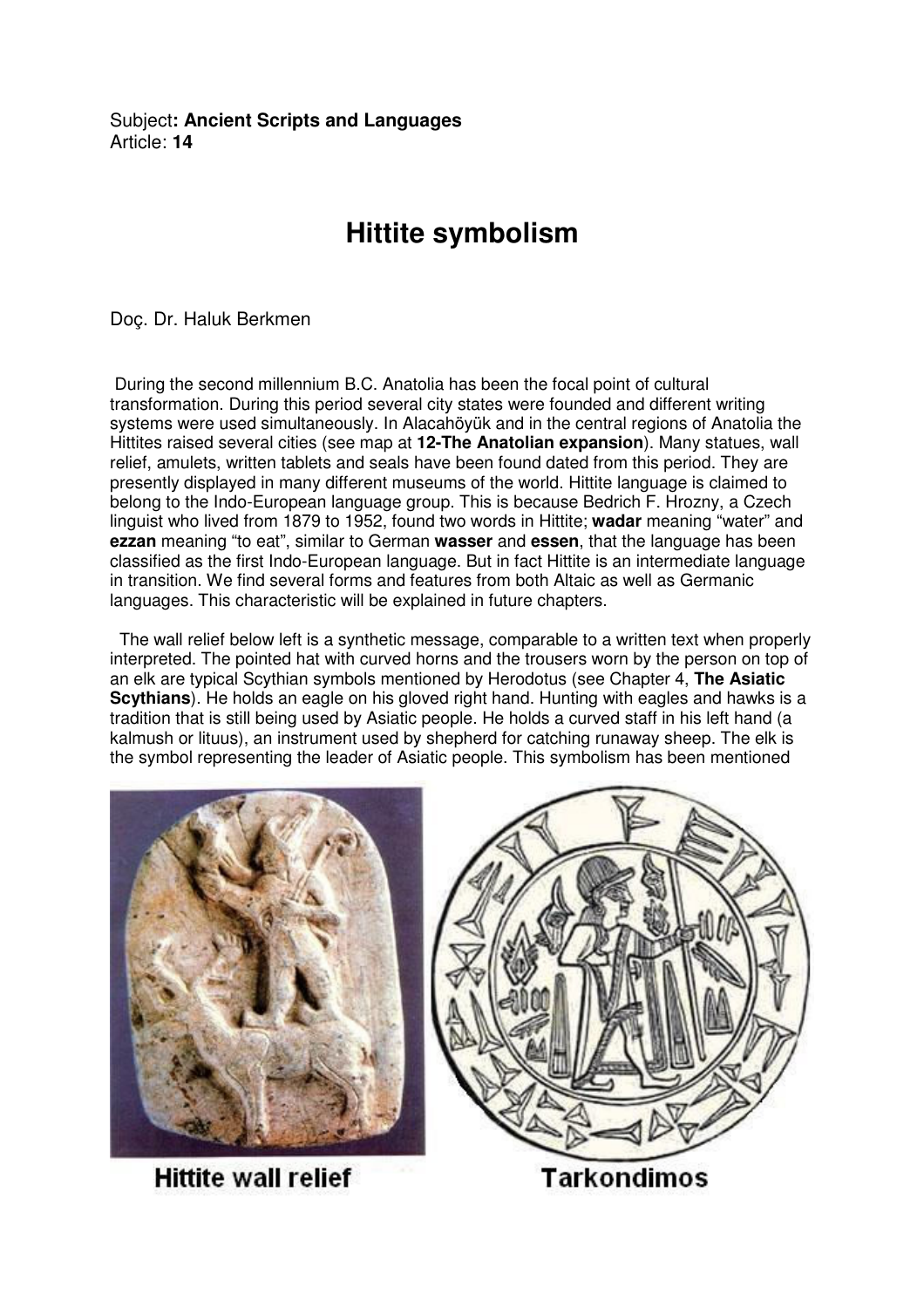and explained in detail in the previous chapters. His position on the elk is a sign of superiority and leadership. Therefore, the message embedded on this stele is "**I am the shepherd and the hunter leading the people**".

Above right we see a seal whose original size is about half an orange. Archibald. H. Sayce (1846-1933) who worked on the decipherment of Hittite Hieroglyphs read these inscriptions as: "**Tar-rik-tim-me Sar-mat Er-me-e**", which he interpreted as **Tarkondimos**, **King of the land of Erme**" (1). This is how the seal became known as the Tarkondimos seal.

I am of the opinion that the inscription on the seal can be differently interpreted. **Herodotus of Halicarnassus** (484 BC – 425 BC) was the first historian who wrote a comprehensive account of antique Anatolian and surrounding cultures. He said that the Scythians, the Amazons and the Sarmatians spoke a common language (2). The Sarmatians occupied the regions above the Black Sea and in my opinion the second word of the seal "Sar-mat" stand for **Sarmat**, the people mentioned by Heredotus.

The first word Tar-rik-tim-me can be read as: "**Tur-ruk-tum ma**", which can be transliterated as "**I was a Tur from the north but**". The first root word is no other than the Asiatic **Tur** and the second root word "ruk" means "from the north" (see Chapter 4). "Ruk" can be read as "uruk", which means "the north settlement". There is a Sumerian city called Uruk which is situated at the north of Ur. The suffix "-tum" means "I was" and "ma" stands for "but" (**ama** being "but") in Turkish.

The last word on the seal "Er-me-e" is a transposed form of "Er-i-em", which means "**I am the man, the soldier**". Therefore, the three words can now be understood as: "**I was a Tur from the north but I belong to the Sarmat**". We see that this interpretation does not lead to Tarkondemos but rather to a meaningful sentence. But even if my interpretation is wrong, **Tarkan, Tur-Khan** or **Tarkon** is to be found in the first part of Tarkon-dimos (see Chapter 5**, Climatic Changes**).



A further clue for the Asiatic origin of the Hittite can be found in the picture above (3). This picture is part of a Hittite silver rython (a drinking vessel used only on special occasions). The rhyton shown below (dated from  $14<sup>th</sup>$  century BC) is 18cm high and is exhibited at the Metropolitan Museum of Art, NY. In the detail above we see a seated god holding a hawk on his left hand and a small cup on his right hand. The small cup is extended as a sign of celebration. We can assume that the seated figure is a god since the sitting position has always been considered as being superior to standing. The seated god is behind the person standing on the stag who is the Hittite king. The seated god looks in the same direction as the Hittite king as a sign of support and ownership. The other person pouring water to the feet of the stag is the visiting king. He lifts his left hand as a sign of salutation and goodwill.